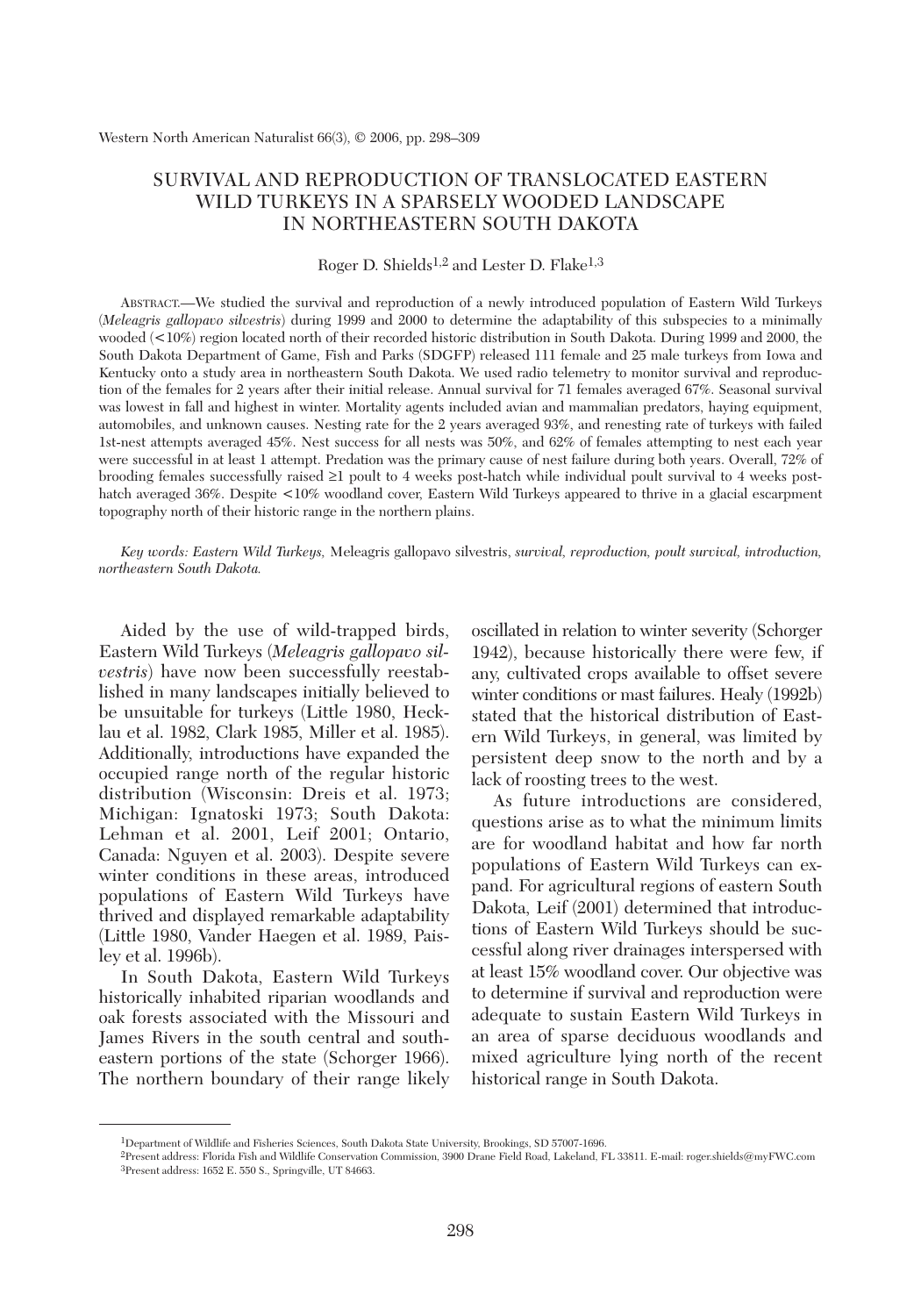#### STUDY AREA

Our study took place in Grant County in northeastern South Dakota (45°5′N, 96°47′W). The county as a whole is 65% cropland, 25% native grassland, and only about 1% woodland (Miller 1979, Leatherberry et al. 2000). However, our 34,500-ha study site comprised approximately 43% pasture and idle grassland, 36% cropland, 11% grass hayland and alfalfa (*Medicago sativa*), and 9% woodland (Shields 2001). Major crops grown in the area included corn (*Zea mays*), spring wheat (*Triticum aestivum)*, oats (*Avena sativa*), alfalfa, and soybeans (*Glycine max*).

Our study site was located where the rocky highlands of the Prairie Coteau, a glacial plateau, transition into the Minnesota–Red River Lowlands ( Johnson et al. 1995). Small patches and narrow corridors of mature deciduous woodland are found in the "breaks" and draws along the eastern edge of the Prairie Coteau and along the long, narrow tributaries of the Whetstone and Yellow Bank rivers that extend eastward from the coteau into the lowlands. Common tree species include bur oak (*Quercus macrocarpa*), green ash (*Fraxinus pennsylvanica*), American basswood (*Tilia americana*), box elder (*Acer negundo*), and sugar maple (*A. saccharum;* Knupp-Moore and Flake 1994). Native tallgrass prairie vegetation occurs in the highlands and "breaks" of the Prairie Coteau ( Johnson and Larson 1999) and is used mainly as pasture. Pastures also feature numerous patches of western snowberry (*Symphoricarpos occidentalis*). Introduced smooth bromegrass (*Bromus inermus*) and Kentucky bluegrass (*Poa pratensis*) occur throughout the study area, but mainly in association with the cultivated areas along and to the east of the Prairie Coteau.

Grant County lies about 200 km beyond the northwestern extent of historic Eastern Wild Turkey range (Schorger 1966). Winters can be severe with cold temperatures and deep snow, especially along the Prairie Coteau. For the period 1971–2000, winter (December–February) temperature and total seasonal snowfall, as measured in Summit, South Dakota, approximately 28 km (17.7 mi) northwest of the study's center, averaged  $-10.3$ °C (13.5°F) and 122.6 cm (48.3 in), respectively (Todey 2004). The mean winter minimum temperature and mean winter maximum snow depth (mean of monthly maximums) for the same period were, respectively, –15.6°C (3.9°F) and 28.8 cm (11.4 in). Summer (June–August) temperatures averaged 19.4°C (67.0°F) over the same 30-year period. Annual precipitation for 30 years averaged 58.8 cm (23.1 in) with 75% of this total falling between April and September. Winter temperature and total snowfall during our study (1998–1999 and 1999–2000) averaged –6.9°C (19.6°F) and 91.4 cm (36.0 in), respectively, with mean minimum temperature and mean maximum snow depths of  $-12.4$ °C (9.7°F) and 9.7 cm (3.8 in). Annual precipitation (1999–2000) averaged 56.6 cm (22.3 in; Todey 2004).

#### **METHODS**

We assisted SDGFP personnel in releasing 111 Eastern Wild Turkey females—38 from Kentucky and 73 from Iowa—and 25 males from Iowa on the study area in January 1999 and 2000. Three males and between 15 and 18 females were released at each of 5 locations in 1999. In 2000 we made additional releases at specific sites to replace birds that died during the course of the 1st year. Additionally, in March 2000 we rocket-netted 9 female offspring from the 1999 turkey release and added them to our study sample. All birds were aged (adult or subadult), weighed (g), and leg-banded. Age criteria were based on appearance of the primary wing feathers and greater upper secondary wing coverts (Williams 1961, Pelham and Dickson 1992).

We selected 52 adult (48 IA, 4 KY) and 22 subadult (19 IA, 3 KY) transplanted female turkeys and 9  $F_1$ -generation subadult females for radio instrumentation. To reduce the number of mortalities associated with the capture and transplanting process, we did not place radio transmitters on birds that appeared sick, unusually weak, or visibly wounded (*n* < 4). Losses of small patches of contour feathers, typically on the breast, legs, or neck, were not considered a serious risk to survival. We fitted each bird with a necklace-style, mortality-sensing transmitter (Advanced Telemetry Systems, Isanti, MN) that weighed ≤55 g (approximately 1% of female body weight at time of release). The transmitters operated at a frequency of 151 MHz and had a life expectancy of 400–800 days. We primarily used truck-mounted, nullpeak directional antenna systems and scanning receivers to monitor instrumented turkeys.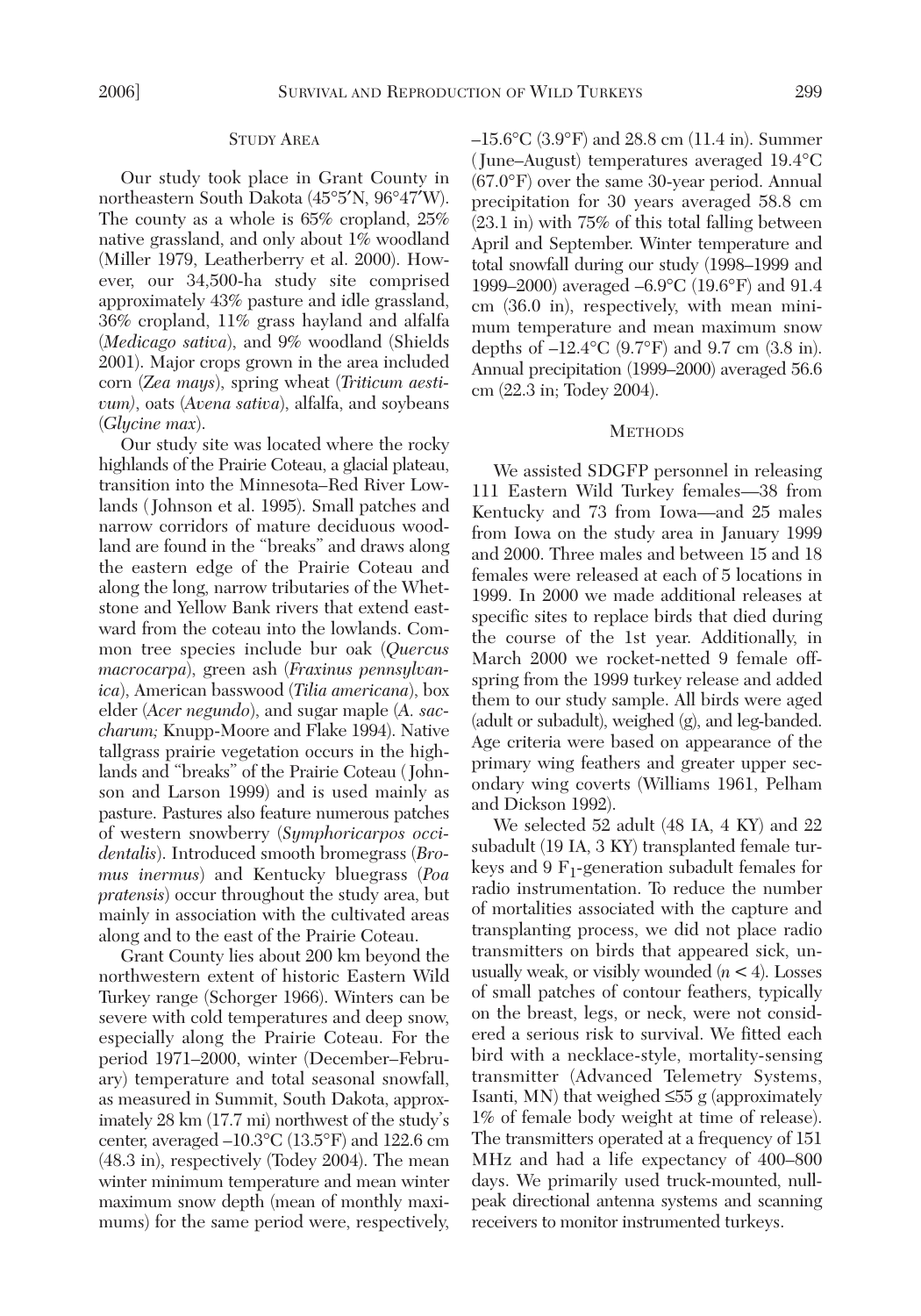## Survival Estimation

We monitored survival ≥3 days each week from January through August and weekly or biweekly from September through December. Newly released turkeys were not entered into survival analysis until 10 days following release (Wilson and Norman 1996). The 10-day adjustment period was selected based on the results of this study's 1st-year release during which mortality events occurred more frequently during the first 10 days (10 mortalities) and abruptly declined in frequency thereafter. We censored data on turkeys that left the study area, or for which transmitters failed, on the day following the last normal radio contact. Transmitters featured a mortality switch that changed the broadcasted signal after 4 hours of inactivity. We investigated mortality signals using handheld Yagi antennas and scanning receivers. At mortality sites we examined turkey remains, predator tracks, and appearance of the surrounding area to identify the specific cause of death. Hemorrhaging of wounds indicated that turkeys were alive when injuries occurred (David H. Zeman, DVM, Animal Disease Research and Diagnostic Laboratory, South Dakota State University, personal communication). When no specific cause could be determined, we recorded an unknown cause of mortality. Incubation behavior occasionally activated the mortality signal; so, to avoid disturbing incubating females, we delayed investigation of mortality signals for females thought to be nesting until a typical 26- to 28-day incubation period had transpired or the location of the signal had moved from its original position.

We estimated annual and seasonal survival rates using the modified Kaplan-Meier method of Pollock et al. (1989). We compared annual survival distributions between ages using the log-rank test (Pollock et al. 1989). For comparison of seasonal survival, we designated 4 seasons: winter, 1 January (or date of release)–15 March; spring, 16 March–15 June; summer, 16 June–31 August; and fall, 1 September–31 December. Because seasonal intervals were not of the same duration, we converted seasonal survival estimates to daily survival rates. Differences in daily survival estimates were tested using a 2-way analysis of variance (ANOVA) with age and season–year as main effects and the interaction term as an estimate of variance; this procedure was similar to the method used by Vangilder and Kurzejeski (1995).

#### Nesting

We determined onset of nesting by individual turkeys by using localized spring movements of females as an indication of nest initiation (Williams et al. 1975, Rumble and Hodorff 1993, Lehman et al. 2005). We assumed that incubation had begun when a constant transmitter signal was received from the same location for 2 consecutive radio-locations separated by ≥24 hours. We located nest sites by approaching incubating females on foot using a handheld Yagi antenna and flagging ≥4 points around the nest at distances of 7–20 m, depending on cover height and density (Still and Baumann 1990). We used caution not to disturb the females, but nests that were likely abandoned as a result of investigator disturbance were censored from nest success analyses.

Once an incubating female moved from the nest, we revisited the site to determine nest fate. We classified each nest as successful if  $\geq 1$ egg hatched, or unsuccessful if only unhatched eggs remained or sign of disturbance was evident. At depredated nests, we examined the surrounding area, including the appearance of eggshell fragments and hair samples, to identify, when possible, the depredating species (Sargeant et al. 1998). In many cases we were unable to determine the nest predator.

Because much of our data was counts and because sample sizes were small (particularly for juveniles), we used nonparametric tests for analyses of nesting data. We tested withinyear differences in initial nesting chronology between age groups by comparing incubation initiation dates with a Wilcoxon rank-sum (Mann-Whitney) test. We analyzed rates of nesting and nesting success for differences between years and ages with log-linear models. Nesting rate was defined as the proportion of available females initiating ≥1 nest attempt. Females that left the study area or died before 15 June of each year were not considered available. However, we assumed females that exhibited typical nesting behavior (localized movements) followed by a sudden increase of movement had had nests destroyed before the nests were marked; we considered them as having made an attempt (Rumble and Hodorff 1993, Lehman et al. 2005). We defined renesting rate as the proportion of females unsuccessful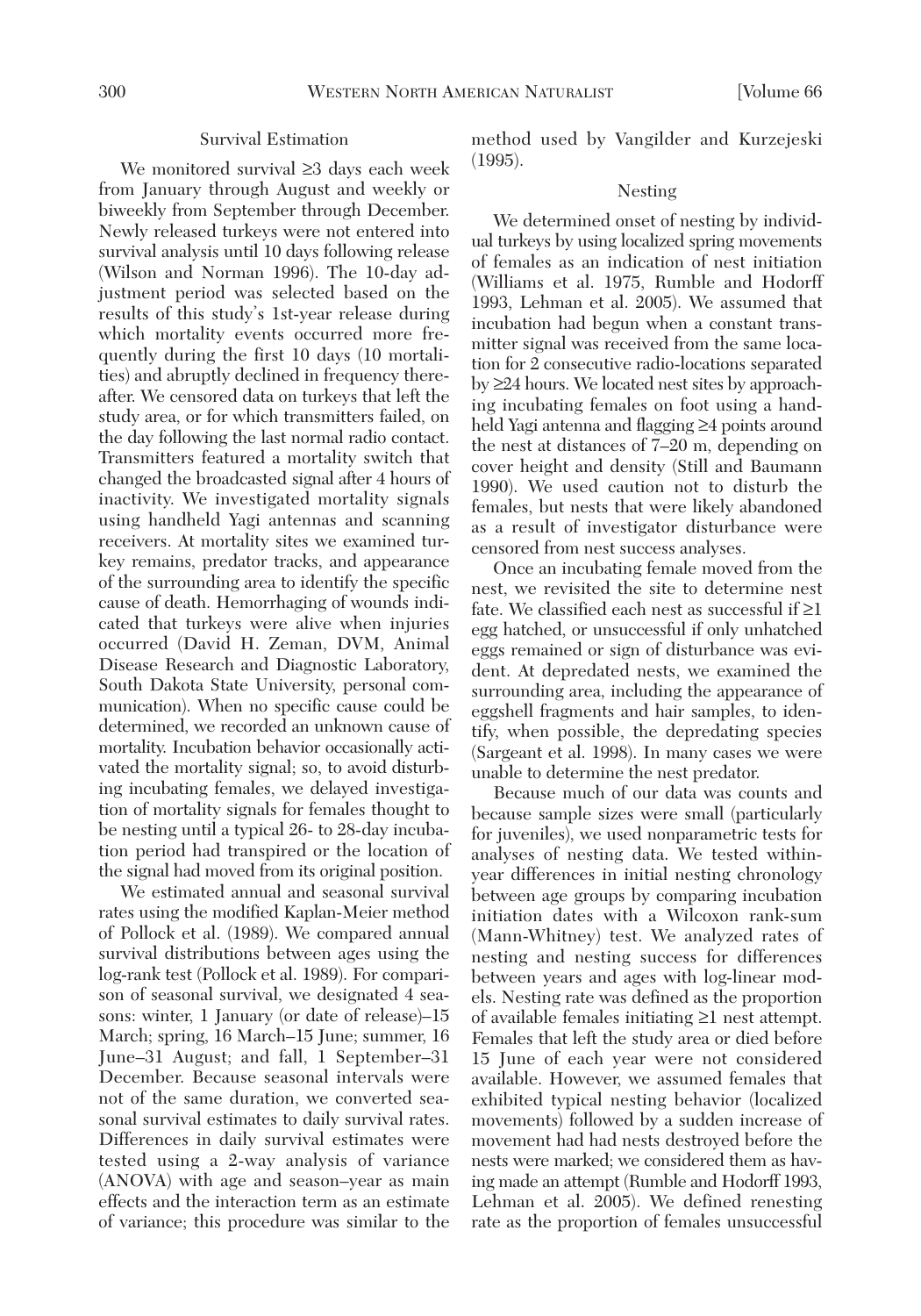in their 1st nesting attempt that initiated another nest; nest success as the proportion of all identified nests that produced ≥1 poult; and hen success as the proportion of nesting females that hatched ≥1 poult. Differences between specific causes of nest losses were tested using log-linear models.

# Brood and Poult Survival

At 2 and 4 weeks post-hatch, we deliberately flushed brooding females and counted the number of poults to determine survival of broods and poults (Hubbard et al. 1999b). We did not include amalgamated broods in survival analyses when members of individual broods could not be discriminated by size differences. We calculated survival estimates for the periods extending 0–2 weeks (first 2 weeks), 2–4 weeks (second 2 weeks), and 0–4 weeks (1 month) from the date of hatching. We estimated brood survival as the proportion of broods with ≥1 poult present at the beginning of a given sampling period that had ≥1 poult still surviving at the end of the sampling period. We estimated individual poult survival using the Kaplan-Meier method modified for brood-mate dependence (Flint et al. 1995). Initial brood size was defined as the number of successfully hatched eggs. Brood and poult endpoint survival estimates by year and age of brooding female were compared with program CONTRAST (Hines and Sauer 1989) using a general chi-square statistic according to the methods of Sauer and Williams (1989). If the overall test of endpoint estimates was significant, we then conducted multiple comparisons to determine which estimates differed, and a Bonferroni correction was applied to the *a priori* α-level (0.10) to adjust for the number of comparisons.

Unless otherwise noted, all statistical analyses were completed using SAS/STAT software (SAS Institute Inc. 1996) with an *a priori* significance level of  $\alpha$  set at 0.10. Variation around means is presented as  $\pm 1$   $s_{\overline{x}}$ , unless noted otherwise.

#### **RESULTS**

We present the results with minimal reference to year effects because of the virtual certainty that testing for year effects with survival and nesting variables will produce significant

*P*-values given enough years of data ( Johnson 1999). However, we present data for individual years, pooled data, and values for  $s_{\overline{x}}$  in the tables and, where important, have tested for between-year differences prior to pooling for hypothesis testing.

## Survival and Cause-specific Mortality

Seventy-one females (43 in 1999, 28 in 2000) survived the adjustment period following release and were entered into survival analyses. We found no difference in survival distributions between adults and subadults in 1999 ( $\chi^2$  = 0.21, df = 1,  $P = 0.648$ ) or 2000 ( $\chi^2 = 0.11$ , df  $= 1, P = 0.740;$  Fig. 1). Annual survival for adult and subadult females varied from 64.2% to 75.0% and averaged 67.6%  $\pm$  2.3% (Table 1). Daily survival rates were similar between age groups ( $F_{1, 6} = 0.09, P = 0.775$ ) and seasons  $(F_{7, 6} = 0.61, P = 0.735)$  across the 2-year study period (Table 2).

Over the 2 years, we recorded 31 mortalities: 13 in 1999 and 18 in 2000. We were able to determine the cause for 55%  $(n = 17)$  of all known mortalities, which included deaths due to predators  $(n = 12)$ , haying machinery  $(n = 4)$ , and automobiles (*n* = 1). Predators observed on the study area included coyotes (*Canis latrans*), red foxes (*Vulpes vulpes*), Great Horned Owls (*Bubo virginianus*), Bald Eagles (*Haliaeetus leucocephalus*), and domestic dogs (*Canis familiaris*).

#### Nesting

We collected reproductive data on 65 radioinstrumented females; however, we monitored some females in both 1999 and 2000. Thus, cumulative sample sizes were 41 in 1999 and 50 in 2000. Onset of incubation for 1st nests ranged from 1 May to 7 June in 1999 and 24 April to 6 June in 2000. Within years, ages did not differ in median date of 1st-nest incubation initiation (Wilcoxon 2-sample test: *S*-values ≤ 216, *P*-values ≥ 0.545).

The proportion of females initiating 1st nests did not differ by age group ( $\chi^2 = 0.31$ , df = 1, *P* = 0.575) or between years ( $\chi^2$  = 0.01, df = 1,  $P = 0.913$ ; Table 3). Although the rate of initial nesting was high for both age groups during both years of the study, we observed some variation between ages and years for renesting, nest success, and hen success (Tables 3, 4).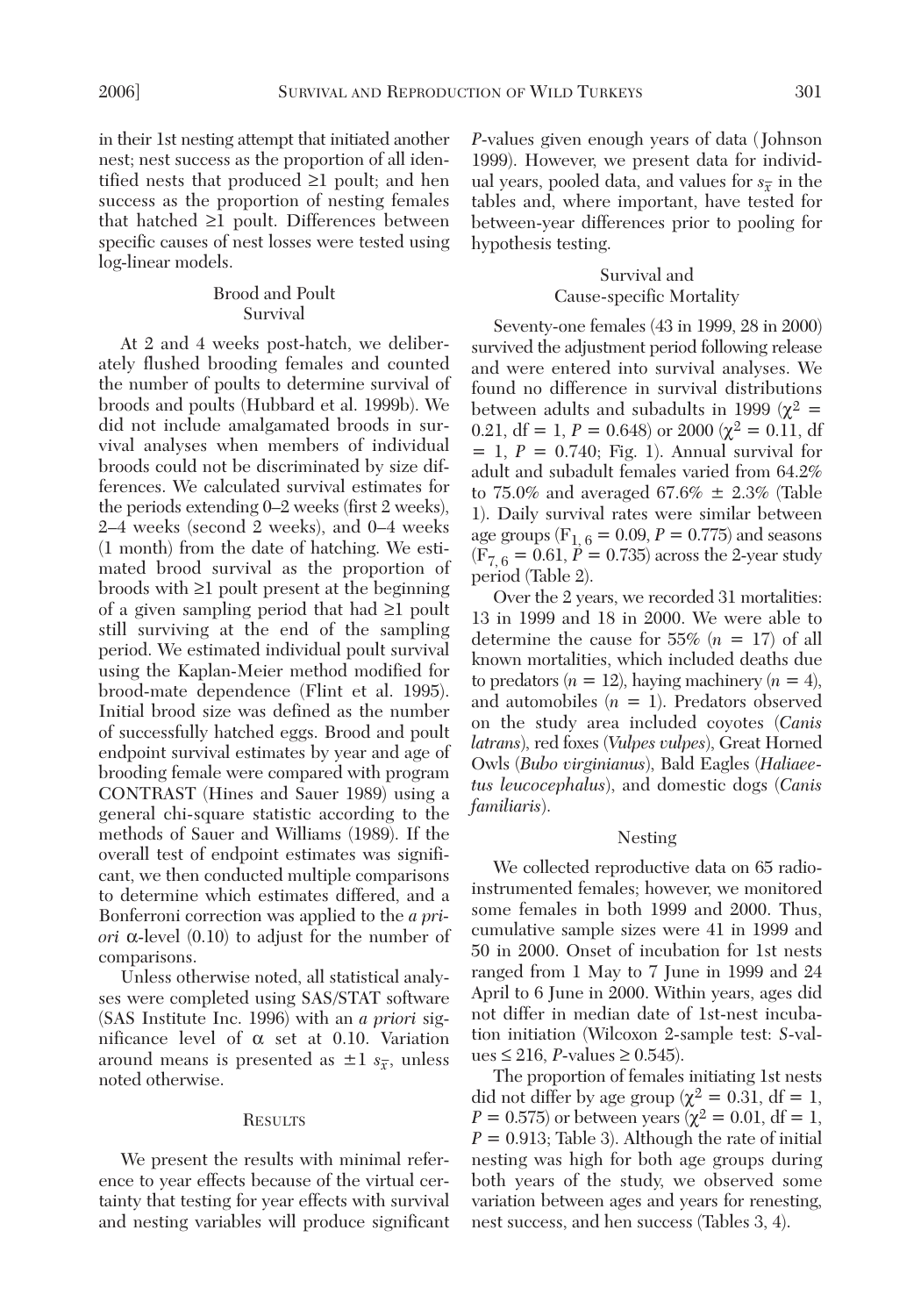

Fig. 1. Annual survival distributions for adult and subadult female Eastern Wild Turkeys in Grant County, South Dakota, 1999–2000. Period starts on 1 January in both years.

Nest success of 1st nests for adults varied little between years (Table 4), but subadult females had extreme annual variation with an unusual 100% (6 of 6 nests) success in 2000 and 23% (3 of 13 nests) success in 1999. Nesting success was greater ( $\chi^2 = 2.78$ , df = 1, *P* = 0.096) for adult than subadult females in 1999; we note, however, that the estimates for pooled years were similar.

Rates of renesting (2nd attempts) for adult females with failed 1st nests were high in both 1999 and 2000, ranging from 0.46 to 0.64 (Table 3). All 6 nesting juveniles in 2000 were successful in hatching their initial clutches so there was no opportunity for renesting, but in 1999 a smaller proportion of subadult females attempted to renest than did adult females  $(0.22 \text{ versus } 0.46, \chi^2 = 3.17, \text{ df} = 1, P =$ 0.075; Table 4). Renest success rates in adults were excellent (0.57–0.73), and we found no difference in renest success between ages in 1999 ( $\chi^2 = 0.03$ , df = 1, P = 0.858).

For ages and years combined,  $46\% \pm 3\%$  of 1st-nest attempts  $(n = 85)$  and  $64\% \pm 9\%$  of 2nd-nest attempts  $(n = 20)$  were successful. Success did not differ by attempt ( $\chi^2 = 2.30$ ,  $df = 1$ ,  $P = 0.129$ ). For both years combined, nest success was 50% ± 5% (*n* = 106). Substantially more unsuccessful nests  $(n = 45)$  were

lost due to predation (73%) than from other known (18%) and unknown (9%) causes ( $\chi^2$  = 39.19,  $df = 3$ ,  $P < 0.001$ ). Species implicated in nest depredations included coyote, red fox, raccoon (*Procyon lotor*), striped skunk (*Mephitis mephitis*), American badger (*Taxidea taxus*), and American Crow (*Corvus brachyrhynchos*). Other known sources of nest loss included abandonment  $(n = 4)$ , destruction by haying equipment  $(n = 3)$ , and trampling by livestock  $(n = 1)$ .

# Brood and Poult Survival

Our estimates of brood and poult survival were obtained from a total of 380 poults from 41 broods. We found no differences in survival of poults by year and age of the brooding female for the periods extending 0–2, 2–4, and 0–4 weeks post-hatch ( $χ$ <sup>2</sup>-values ≤ 3.30, df = 3, *P*-values ≥ 0.348; Table 5). Combined survival of poults during the second 2-week period was significantly higher than during the first 2-week period ( $\chi^2 = 24.58$ , df = 1, *P* < 0.001). The pooled average for survival of poults to 4 weeks was  $0.36 \pm 0.05$ .

We did not compare estimates of brood survival (i.e., survival of at least 1 poult) by age of brooding females since there were so few subadult brooding females (Table 6); but for adults,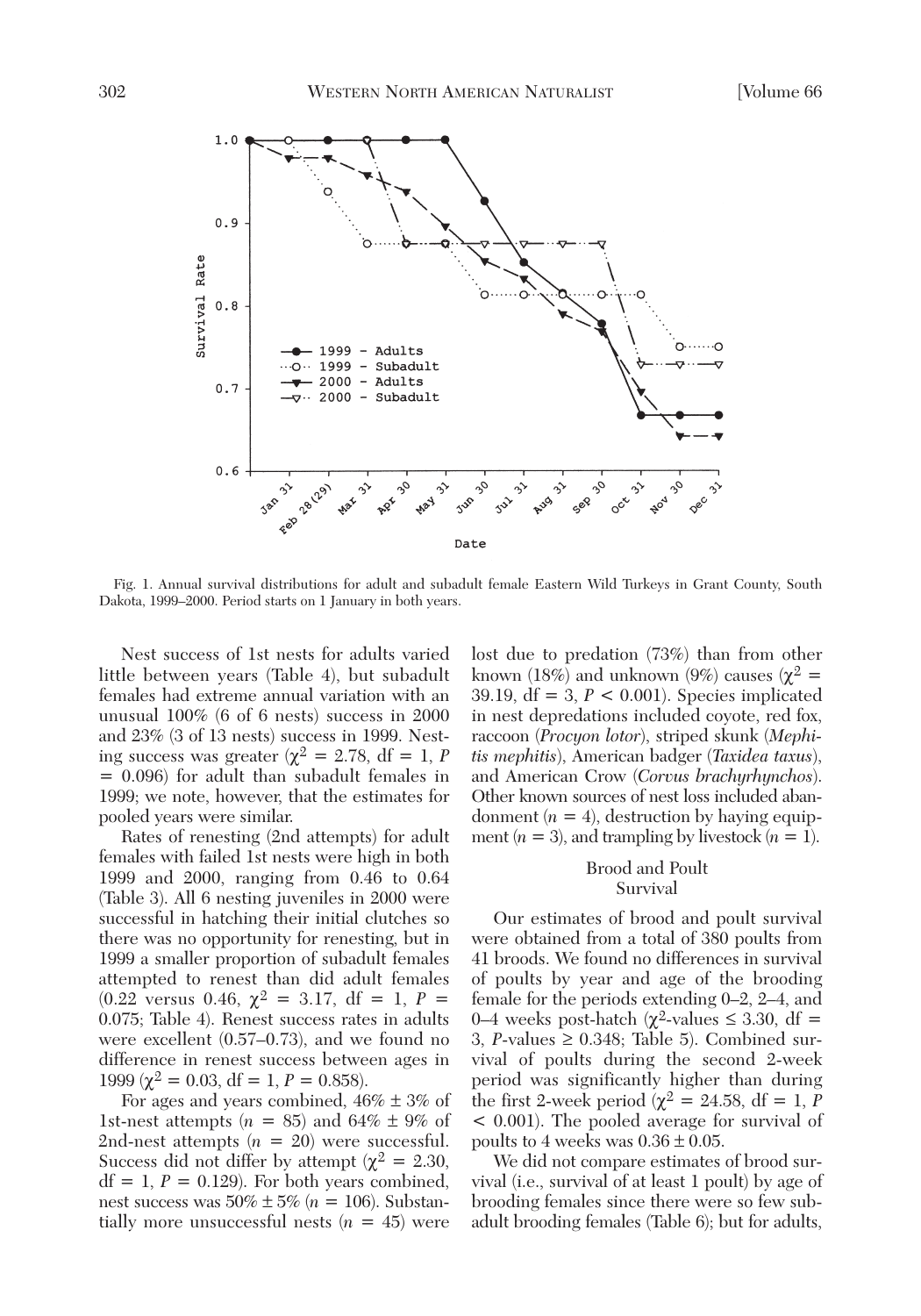| Year<br>Age class | No. at risk<br>(beginning) | No. at risk<br>(ending) | No.<br>censored | Survival<br>rate <sup>a</sup> | 90% CI          |
|-------------------|----------------------------|-------------------------|-----------------|-------------------------------|-----------------|
| 1999              |                            |                         |                 |                               |                 |
| Subadult          | 16                         | 12                      | $\theta$        | 0.750                         | $0.572 - 0.928$ |
| Adult             | 27                         | 17                      |                 | 0.667                         | $0.484 - 0.850$ |
| Combined          | 43                         | 29                      | 1               | 0.698                         | $0.581 - 0.815$ |
| 2000              |                            |                         |                 |                               |                 |
| Subadult          | 9                          | 5                       | $\mathbf{2}$    | 0.729                         | $0.450 - 1.000$ |
| Adult             | 48                         | 17                      | 15              | 0.642                         | $0.489 - 0.795$ |
| Combined          | 57                         | 22                      | 17              | 0.653                         | 0.518-0.788     |
| Total             | 100                        | 51                      | 18              |                               |                 |
| Meanb             |                            |                         |                 | 0.676                         | $0.624 - 0.728$ |

TABLE 1. Sample sizes and estimates of annual survival for Eastern Wild Turkey females in Grant County, South Dakota, 1999–2000.

aAnnual survival rate was calculated beginning 1 January through 31 December.

bAverage of the combined survival rates from 1999 and 2000

brood survival from 0–2 weeks was significantly lower ( $\chi^2 = 8.15$ , df = 1, P = 0.004) in 2000 than in 1999. We detected no difference in mean survival of broods between the 0–2 week, 2–4-week, and 0–4-week survival periods ( $\chi^2 = 3.02$ , df = 2, P = 0.221). The pooled average for survival of broods to 4 weeks was  $0.72 \pm 0.15$ .

### **DISCUSSION**

### Survival and Cause-specific Mortality

During late summer and fall 2000, 16 female turkeys were censored from survival analyses because of lost radio signals, presumably due to battery expiration. Censoring data for turkeys of unknown fate may lead to an overestimate of survival if lost signals are the result of transmitter failure at the time of death due to poaching or a high-impact collision. However, we noted a similar pattern of radio signal decline prior to the lost signal in all cases, increasing our confidence that each of these was correctly classified as a radio failure and not a mortality event.

Although some authors (Roberts et al. 1995, Paisley et al. 1996a, Leif 2001) have reported censoring turkeys that slipped out of transmitters, we were not able to confirm that this occurred on our study. On 6 occasions, upon investigation of a mortality signal, only a fully intact transmitter was recovered with no other evidence of mortality. In these situations, we recorded an unknown cause of mortality as opposed to censoring the individuals. The result of this action would be an overestimated mortality rate if any turkeys had actually slipped out of the transmitter. However, overestimating mortality provides a worst-case scenario and is preferable to erroneously overestimating survival.

Annual survival of female Wild Turkeys in Grant County (69.7%) is among the highest reported for the eastern subspecies (Vangilder 1992). Survival in our study was higher than survival of females from established populations subject to either-sex fall hunting in southwestern Wisconsin (52.7%; Wright et al. 1996), south central New York (49.8%; Roberts et al. 1995), and northern Missouri (44.5%–69.3%; Vangilder and Kurzejeski 1995), and for a newly established, unhunted population in Minnesota (48.6%; Porter 1978). Comparable annual survival rates were reported for females from an established population in south central Iowa with either-sex fall hunting (67.6% and 71.3% for adults and subadults, respectively; Hubbard et al. 1999a) and an expanding, unhunted population in northeastern South Dakota (72.1%; Lehman et al. 2001). Annual survival in our study was lower than the 77.7% reported for a newly introduced, unhunted population from the James River area of South Dakota (Leif 2001).

We observed the highest survival (96.6%) in our study during winter months. Other studies of northern populations of Eastern Wild Turkeys indicate that winter mortality can exceed 50% during severe winters (Austin and DeGraff 1975, Wunz and Hayden 1975, Porter et al. 1980). Winter losses may, however, be ameliorated to ≤10% by availability of agricultural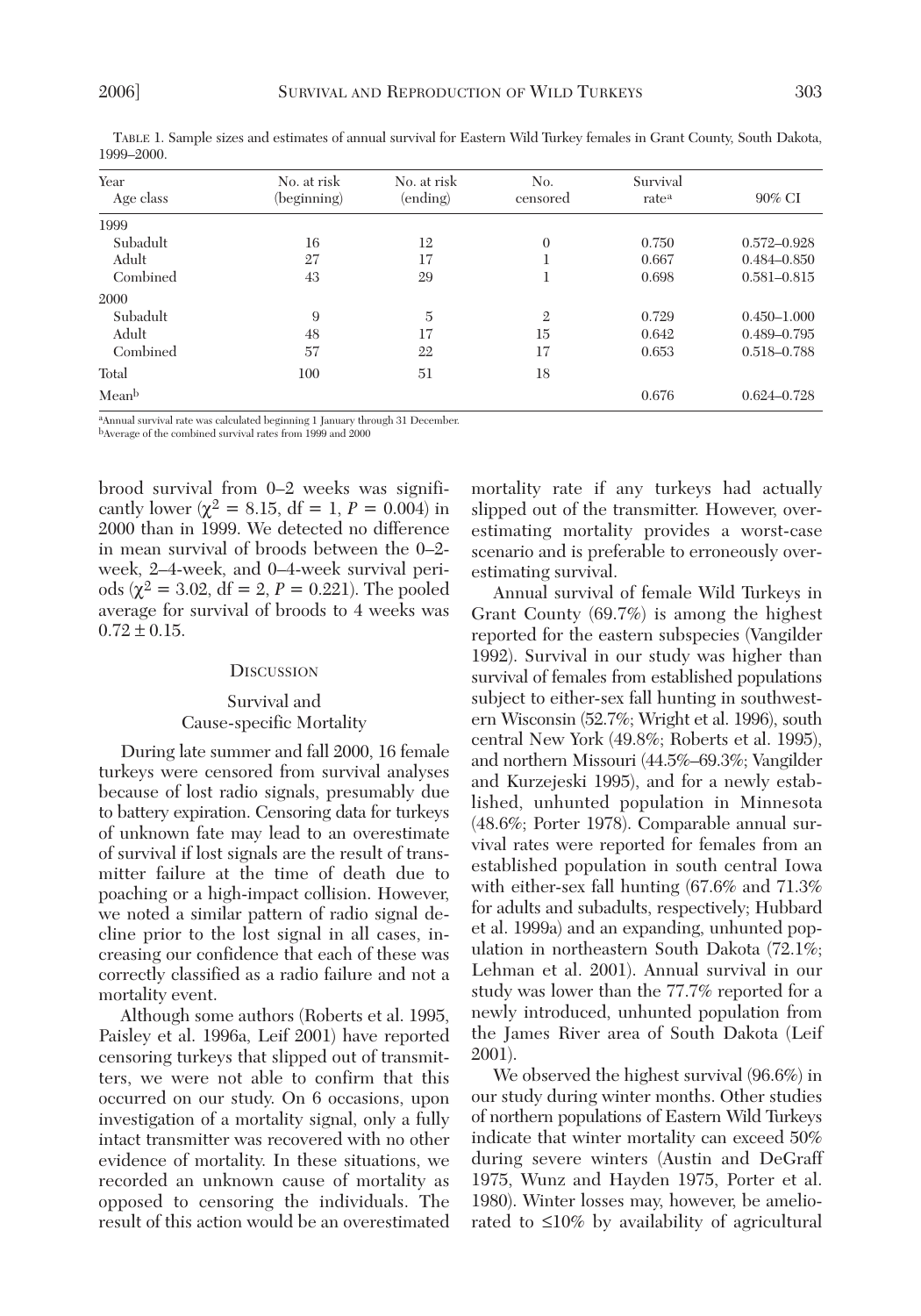| Year              |               |      | Winter <sup>a</sup> |                           |                  |                                             | Spring <sup>a</sup> |        |                  |      | Summer <sup>a</sup> |        |               |                                             | Falla          |                  |
|-------------------|---------------|------|---------------------|---------------------------|------------------|---------------------------------------------|---------------------|--------|------------------|------|---------------------|--------|---------------|---------------------------------------------|----------------|------------------|
| Age class         |               |      |                     | <b>Jaily</b> <sup>c</sup> | $\boldsymbol{n}$ | Se                                          | S                   | Daily  | $\boldsymbol{n}$ | Se   | S                   | Daily  | π             | ≑<br>ه                                      |                | Daily            |
| 1999              |               |      |                     |                           |                  |                                             |                     |        |                  |      |                     |        |               |                                             |                |                  |
| Subadult          |               | 0.88 | 0.08                | 9974                      |                  | $1.00\,$                                    | 0.00                | 1.0000 |                  | 0.93 | 0.07                | 0.9990 | $\mathbf{13}$ | 0.92                                        | 0.07           | 0.9993           |
| Adult             |               | 1.00 | 00(                 | $1.0000\,$                | 27               | 0.93                                        | 0.05                | 1.9992 | 23               | 0.88 | 0.06                | 0.9983 | 22            | 0.82                                        | 0.09           | 1.9984           |
| Combined          |               | 0.95 | 0.03                | .9991                     | ₽                | 0.95                                        | 0.03                | 0.9995 | 39               | 0.90 | 0.05                | 0.9986 | 35            | 0.86                                        | 0.06           |                  |
|                   |               |      |                     |                           |                  |                                             |                     |        |                  |      |                     |        |               |                                             |                |                  |
| Subadult          |               |      |                     | Ź                         |                  |                                             |                     | 0.9985 |                  | 1.00 | 0.00                | 1.0000 |               |                                             |                |                  |
| Adult             |               | 0.98 | 0.02                | 0.9997                    | 47               | $\begin{array}{c} 0.88 \\ 0.87 \end{array}$ | $0.12$<br>0.05      | 0.9985 |                  | 0.93 | 0.04                | 0.9990 | 57            | $\begin{array}{c} 0.83 \\ 0.81 \end{array}$ | $0.15$<br>0.09 | 0.9985<br>0.9983 |
| Combined          | $\frac{8}{3}$ | 0.98 | 0.02                | .9997                     | 36               | 0.87                                        | 0.04                | 0.9985 | ≆                | 0.94 | 0.04                | 1.9991 | 43            | 0.82                                        | 0.08           | 0.9983           |
| Mean <sup>d</sup> | ವ             | 0.97 | 0.02                | 9994                      | 56               | 0.91                                        | 0.06                | 0.9990 | 57               | 0.92 | 0.03                | 0.9989 | 78            | 0.84                                        | 0.03           | 0.9985           |

dAverage of the combined survival rate from 1999 and 2000

Average of the combined survival rate from 1999 and 2000

food sources (Porter et al. 1980, Vander Haegen et al. 1988, Hubbard et al. 1999a) and by mild winters (Miller 1990). Milder winters with little snow cover and abundant agricultural foods probably enhanced survival of turkeys during the winter periods of our study. During a severe winter in Roberts and Marshall Counties, directly northwest of Grant County, access to farmstead grains resulted in higher winter survival among Eastern Wild Turkey females remaining near farmsteads  $(S = 1.0)$ compared to those without emergency food sources and troubled by deep snow  $(S = 0.64;$ Lehman 1998). Although seasonal survival did not differ

statistically during any season of this study, numerically the fall period had the lowest survival. Results of other studies of the eastern subspecies indicate that highest mortality rates typically occur during severe winters (Austin and DeGraff 1975, Wunz and Hayden 1975, Porter et al. 1980) or the periods associated with reproduction (Vander Haegen et al. 1988, Vangilder and Kurzejeski 1995, Wright et al. 1996, Lehman et al. 2001). Causes of mortality were only evident in 33.3% (4 of 12) of the deaths recorded during the fall. However, all of the known-cause fall mortalities were due to predation. Further, since no carcasses or other turkey sign were recovered for 6 of the 8 unknown fall mortalities, we believe weather and disease are improbable causes of these deaths. Although the possibility of poaching cannot be eliminated, we do not suspect that this occurred either, because the transmitters and attachments were recovered intact and were not buried.

# Reproduction and Brood Survival

Overall, Eastern Wild Turkey females in our study had excellent reproduction. As noted, mild winters during the 2 years of the study and the availability of agricultural food sources likely resulted in females entering spring in good physical condition (Porter et al. 1983, Roberts et al. 1995) and promoted the high nesting rate we observed (93%). Nevertheless, such nesting rates are not uncommon for Eastern Wild Turkeys (Vangilder 1992). The renesting rate (45%) was similar to rates from established populations in southwestern Wisconsin (55%; Paisley et al. 1998), northern Missouri (41%; Vangilder and Kurzejeski 1995),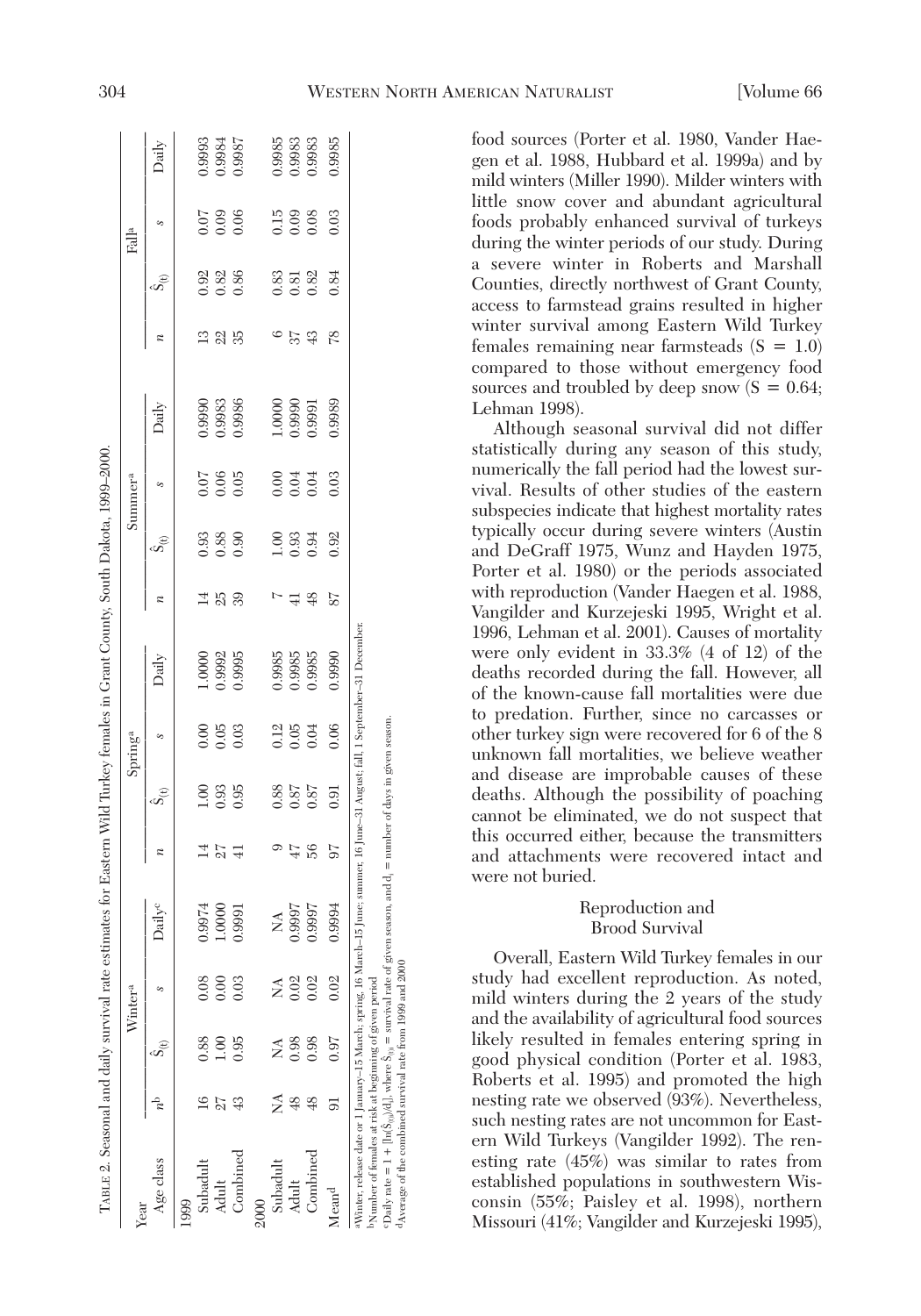| Age class       |                | Nesting rate <sup>a</sup> |                    |             | Renesting rateb |                    |
|-----------------|----------------|---------------------------|--------------------|-------------|-----------------|--------------------|
| Year            | $n^{\rm c}$    | Proportion                | $S_{\overline{x}}$ | $n^{\rm d}$ | Proportion      | $s_{\overline{x}}$ |
| <b>SUBADULT</b> |                |                           |                    |             |                 |                    |
| 1999            | 14             | 0.929                     | 0.069              | 9           | 0.222           | 0.139              |
| 2000            | $\overline{ }$ | 0.857                     | 0.132              |             |                 |                    |
| Pooled          | 21             | 0.905                     | 0.064              | 9           | 0.222           | 0.139              |
| <b>ADULT</b>    |                |                           |                    |             |                 |                    |
| 1999            | 27             | 0.926                     | 0.050              | 11          | 0.636           | 0.145              |
| 2000            | 43             | 0.953                     | 0.032              | 24          | 0.458           | 0.102              |
| Pooled          | 70             | 0.943                     | 0.028              | 35          | 0.514           | 0.084              |
| <b>COMBINED</b> |                |                           |                    |             |                 |                    |
| 1999            | 41             | 0.927                     | 0.041              | 20          | 0.450           | 0.111              |
| 2000            | 50             | 0.940                     | 0.034              | 24          | 0.458           | 0.102              |
| Mean            | 91             | 0.934                     | 0.007              | 44          | 0.454           | 0.004              |

TABLE 3. Nesting and renesting rates of female Eastern Wild Turkeys in Grant County, South Dakota, 1999–2000.

aProportion of available females that attempted to nest bProportion of females unsuccessful on their 1st attempt that attempted to renest

cNumber of females available to nest

dNumber of females unsuccessful on their 1st attempt available to renest

and Massachusetts (50%; Vander Haegen et al. 1988). It was lower than the renesting rates reported for expanding populations in southeastern Minnesota (65%; Porter et al. 1983) and South Dakota (59%; Lehman et al. 2001) but higher than reported for an expanding population in southeastern South Dakota (26%; Leif 2001).

Nest success for renest attempts is often equal to or greater than that of initial attempts in eastern turkeys (Porter et al. 1983, Vangilder 1992, Roberts et al. 1995, Paisley et al. 1998). We observed that renest success was not statistically better than initial nest success during our study. Altogether, nest success in our study (50% overall) was higher than nest success of Eastern Wild Turkey populations in New York (38%; Roberts et al 1995), Massachusetts (45%; Vander Haegen 1988), and southeastern South Dakota (41%; Leif 2001) and much higher than populations in Iowa (33%; Jackson et al. 1995), Wisconsin (1st nests, 14%; 2nd nests, 21%; Paisley et al. 1998), and northern Missouri (<35%; Vangilder and Kurzejeski 1995). Nest success was lower in our study than reported for other expanding populations in northeastern South Dakota (70%; Lehman et al. 2001) and southeastern Minnesota (63%; Porter et al. 1983).

Initiation of nesting can vary greatly by year depending on spring phenology (i.e., green up; Vangilder and Kurzejeski 1995). However, the range for initiation of incubation of 1st nests in our study (24 April–7 June) was similar to the ranges reported in other studies of Eastern

Wild Turkeys. Adjusting for an approximate 12-day laying period to estimate onset of incubation (Healy 1992a), 1st-nest incubation initiation dates for other northern turkey populations ranged between 21 April and 17 June (Little and Varland 1981, Vander Haegen et al. 1988, Paisley et al. 1998, Lehman et al. 2001).

The majority of nest failures (33 of 45 failed nests) in this study were a result of nest predation, which is commonly the most significant cause of nest loss (Vander Haegen et al. 1988, Lehman 1998, Miller et al. 1998, Paisley et al. 1998). For unsuccessful turkey nests, Vangilder and Kurzejeski (1995) reported that 64% of known nest failures were due to predation and 36% from abandonment. In our study, only 9% of unsuccessful Wild Turkey nests were cases of abandonment.

Brood and poult survival to 4 weeks posthatch was comparable to survival rates reported from other studies of Eastern Wild Turkeys. Brood survival in our study (72%) was slightly below that of other South Dakota Eastern Wild Turkey populations (88%, Lehman 1998; 75%, Leif 2001). Four-week poult survival in our study (36%) was within the range of values reported by Vangilder (1992) for Eastern Wild Turkeys (24%–47%); but studies of other northern populations report 40%–51% poult survival—higher than we found (Porter et al. 1983, Roberts et al. 1995, Vangilder and Kurzejeski 1995, Paisley et al. 1998, Hubbard et al. 1999b, Lehman et al. 2001). Like previous studies (Vangilder and Kurzejeski 1995, Hubbard et al. 1999b, Lehman et al. 2001), the majority of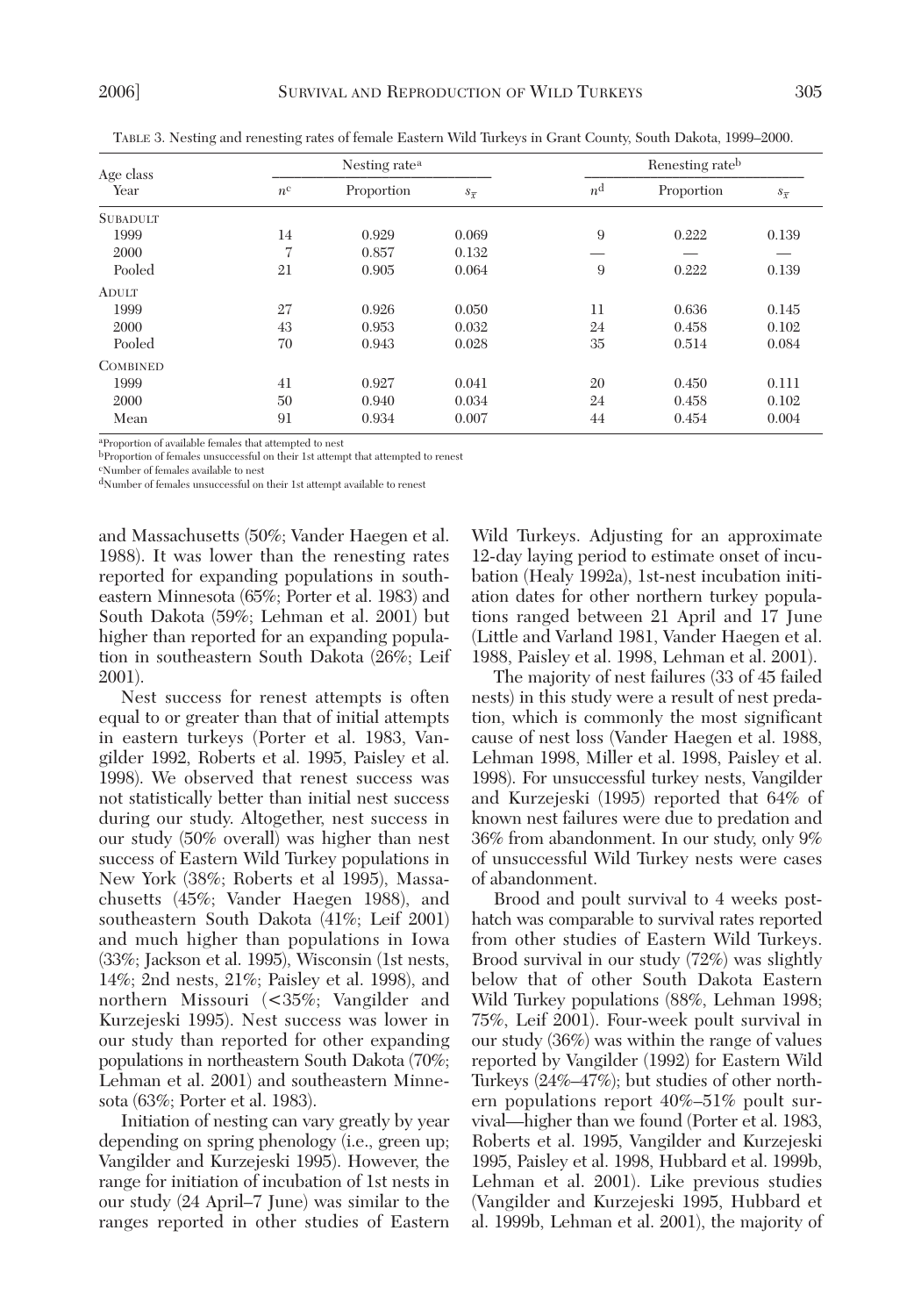|           |                  |                |                    |                  | Nest success <sup>a</sup> |                         |                  |                         |                    |                  |                               |                                                        |
|-----------|------------------|----------------|--------------------|------------------|---------------------------|-------------------------|------------------|-------------------------|--------------------|------------------|-------------------------------|--------------------------------------------------------|
| Age class |                  | First attempts |                    |                  | Second attempts           |                         |                  | All attempts            |                    |                  | Hen success <sup>b</sup>      |                                                        |
| Year      | $\boldsymbol{z}$ | Rate           | $s_{\overline{x}}$ | $\boldsymbol{z}$ | Rate                      | $s_{\overline{x}}$      | $\boldsymbol{z}$ | Rate                    | $s_{\overline{x}}$ | $\boldsymbol{z}$ | Rate                          | $s_{\overline{x}}$                                     |
| SUBADULT  |                  |                |                    |                  |                           |                         |                  |                         |                    |                  |                               |                                                        |
| 1999      | $\mathbf{G}$     | 0.231          | 0.117              |                  | 0.500                     |                         | ā                |                         | 0.114              | $\mathbf{13}$    |                               |                                                        |
| 2000      | అ                | 1.000          | 0.000              | $\approx \simeq$ | $\tilde{\mathbf{z}}$      | 0.354<br>NA<br>0.354    | అ                | 0.267<br>1.000<br>0.476 | 0.000              | $\frac{6}{19}$   | $0.308$<br>$1.000$<br>$0.526$ | $\begin{array}{c} 0.128 \\ 0.000 \\ 0.115 \end{array}$ |
| Poolec    | $\mathbf{S}$     | 0.474          | 0.115              | $\mathfrak{a}$   | 0.500                     |                         | $\overline{21}$  |                         | 0.109              |                  |                               |                                                        |
| ADULT     |                  |                |                    |                  |                           |                         |                  |                         |                    |                  |                               |                                                        |
| 1999      | 25               | 0.520          | 0.100              | Þ                |                           |                         | 32               | 0.531                   | 0.088              | 25               | 0.680                         |                                                        |
| 2000      | $\overline{+}$   | 0.415          | 0.077              | $\Box$           | 0.571<br>0.727            | 0.187<br>0.134<br>0.111 | 13 13            | 0.491                   | 0.069              | $\pm$            | 0.634                         | $0.093$<br>$0.075$<br>$0.059$                          |
| Pooled    | 66               | 0.455          | 0.061              | $^{18}$          | 0.667                     |                         |                  | 0.506                   | 0.054              | 66               | 0.652                         |                                                        |
| COMBINED  |                  |                |                    |                  |                           |                         |                  |                         |                    |                  |                               |                                                        |
| 1999      | 38               | 0.421          | 0.080              | ග                | 0.556                     |                         | $\ddot{+}$       |                         |                    | 38               | 0.553                         |                                                        |
| 2000      | $47$             | 0.489          | 0.073              |                  | 0.727                     | 0.166<br>0.134          | S9               | 0.447<br>0.542          | $0.073$<br>$0.065$ | $47$             | 0.681                         | 0.081<br>0.068                                         |
| Mear      | 85               | 0.455          | 0.034              | $\overline{20}$  | 0.642                     | 0.086                   | 106              | 0.495                   | 0.048              | 85               | 0.617                         | 0.064                                                  |

poult mortality in our study occurred during the first 2 weeks post-hatch (see Table 5).

# **CONCLUSIONS**

Leif (2001) stated that successful establishment of Eastern Wild Turkeys should be possible in river drainages of eastern South Dakota offering ≥15% woodland habitat (based on home range composition). The estimates of survival and reproduction from our study indicate that successful establishment of Eastern Wild Turkeys can occur in mixed agricultural areas with <10% woodland habitat available within aggregated turkey home ranges.

The high rate of winter survival we observed was probably enhanced by milder winters than are typical for this area. Even so, winters during our study still were characterized by long periods of subfreezing temperatures and substantial snow accumulations. Throughout the winter months, we often observed flocks foraging in croplands that offered agricultural foods close to woody cover. Use of feedlots and grain stores was minimal during these 2 relatively mild winters. Juxtaposition of roost sites to open, wind-swept fields free of accumulated snow appeared to provide food sources when snow accumulations in the breaks and river drainages covered many natural food sources. We believe that even during severe winters, such crop fields will offer winter flocks ample foraging opportunities. No-till and minimum tillage practices can add considerably to the availability of winter food sources, as do established wildlife food plots and unharvested crop fields.

As populations reach carrying capacity, other factors such as predation can become more important in determining reproductive success (Vander Haegen et al. 1988). Although losses of nests and poults were not limiting during the study, predation may become more severe as the turkey population reaches carrying capacity and as predators adapt to this new food source.

#### **ACKNOWLEDGMENTS**

This study was funded by the South Dakota Department of Game, Fish and Parks primarily through the Federal Aid to Wildlife Restoration Fund (Project W-75-R-38, No. 7595); the National Wild Turkey Federation (national and state chapters); the South Dakota Agricultural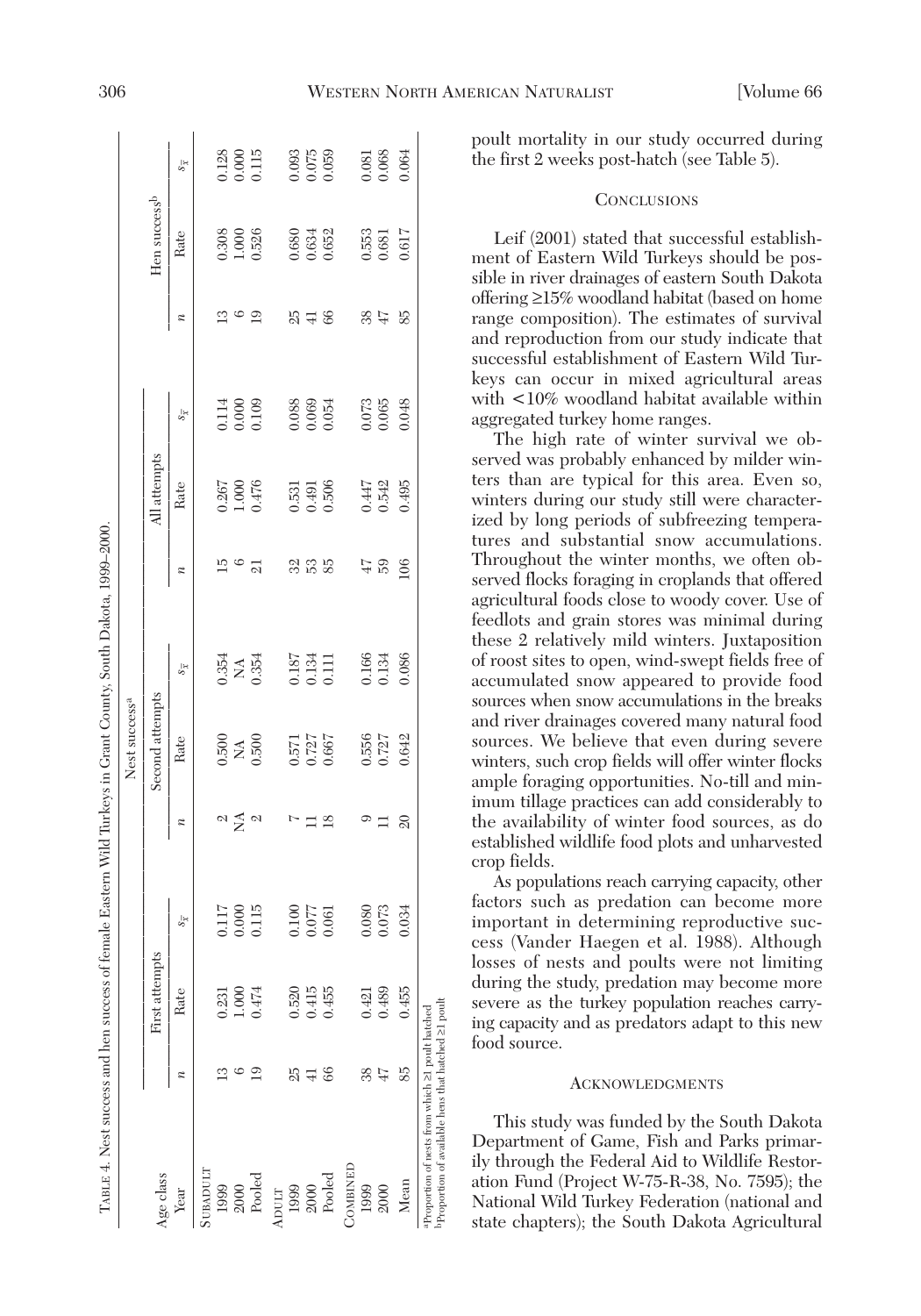|       | Age class         | No. of females |           | $0-2$ week         |           | $2-4$ week         |                | $0-4$ week         |
|-------|-------------------|----------------|-----------|--------------------|-----------|--------------------|----------------|--------------------|
| Year  | (brooding female) | (poults)       | $S_{(t)}$ | $s_{\overline{r}}$ | $S_{(t)}$ | $s_{\overline{x}}$ | 5(t)           | $s_{\overline{x}}$ |
| 1999  | Subadults         | 4(34)          | 0.589     | 0.225              | 0.900     | 0.098              | 0.529          | 0.260              |
|       | Adults            | 11(108)        | 0.417     | 0.113              | 0.911     | 0.046              | 0.380          | 0.107              |
|       | Combined          | 15(142)        | 0.458     | 0.101              | 0.908     | 0.041              | 0.416<br>0.452 | 0.101              |
| 2000  | Subadults         | 3(31)          | 0.484     | 0.182              | 0.933     | 0.089              |                | 0.212              |
|       | Adults            | 23 (207)       | 0.348     | 0.081              | 0.833     | 0.024              | 0.290          | 0.067              |
|       | Combined          | 26 (238)       | 0.366     | 0.073              | 0.851     | 0.028              | 0.311          | 0.064              |
| Meana |                   | 41 (380)       | 0.412     | 0.046              | 0.880     | 0.029              | 0.364          | 0.053              |

TABLE 5. First 2-week, second 2-week, and 1-month survival rates for Eastern Wild Turkey poults in Grant County, South Dakota, 1999–2000.

aAverage of the combined survival rate from 1999 and 2000

TABLE 6. First 2-week, second 2-week, and 1-month survival rates for Eastern Wild Turkey broods in Grant County, South Dakota, 1999–2000.

|       | Age class         | No. of         |           | $0-2$ week                                                                    |           | $2-4$ week         |                                  | $0-4$ week         |
|-------|-------------------|----------------|-----------|-------------------------------------------------------------------------------|-----------|--------------------|----------------------------------|--------------------|
| Year  | (brooding female) | broods         | $S_{(t)}$ | $s_{\overline{x}}$                                                            | $S_{(t)}$ | $S_{\overline{Y}}$ | D(t)                             | $S_{\overline{Y}}$ |
| 1999  | <b>Subadults</b>  | $\overline{4}$ | 1.000     | 0.000                                                                         | 0.750     | 0.217              | 0.750                            | 0.217              |
|       | Adults            | 11             | 0.909     | 0.087<br>1.000<br>0.000<br>0.909<br>0.933<br>0.064<br>0.929<br>0.867<br>0.069 | 0.087     |                    |                                  |                    |
|       | Combined          | 15             |           |                                                                               |           |                    | 1.000<br>0.522<br>0.577<br>0.722 | 0.088              |
| 2000  | <b>Subadults</b>  | 3              | 1.000     | 0.000                                                                         | 1.000     | 0.000              |                                  | 0.000              |
|       | Adults            | 23             | 0.522     | 0.104                                                                         | 1.000     | 0.000              |                                  | 0.104              |
|       | Combined          | 26             | 0.577     | 0.097                                                                         | 1.000     | 0.000              |                                  | 0.097              |
| Meana |                   | 41             | 0.756     | 0.178                                                                         | 0.965     | 0.036              |                                  | 0.145              |

aAverage of the combined survival rate from 1999 and 2000

Experiment Station (McIntire-Stennis Funding), and South Dakota State University. We express appreciation to the many landowners of Grant County who generously allowed us unlimited access to their property. We also recognize B. Reishus and D. Thompson for their field assistance; T. Wittig (deceased) and J. Jenks for statistical guidance; and K. Higgins, L. Perrin, and 2 anonymous reviewers for critical review of this manuscript.

#### LITERATURE CITED

- AUSTIN, D.H., AND L.W. DEGRAFF. 1975. Winter survival of Wild Turkeys in the southern Adirondacks. Proceedings of the National Wild Turkey Symposium 3: 55–60.
- CLARK, L.G. 1985. Adjustment by transplanted Wild Turkeys to an Ohio farmland area. Proceedings of the National Wild Turkey Symposium 5:33–48.
- DREIS, R.E., C.F. SMITH, AND L.E. MYERS. 1973. Wisconsin's Wild Turkey restoration experiment. Pages 45– 48 *in* G.C. Sanderson and H.C. Shultz, editors, Wild Turkey management: current problems and programs. University of Missouri Press, Columbia.
- FLINT, P.L., K.H. POLLOCK, D. THOMAS, AND J.S. SEDINGER. 1995. Estimating prefledging survival: allowing for

brood mixing and dependence among brood mates. Journal of Wildlife Management 59:448–455.

- HEALY, W.M. 1992a. Behavior. Pages 46–65 *in* J.G. Dickson, editor, The Wild Turkey: biology and management. Stackpole Books, Harrisburg, PA.
- \_\_\_\_\_\_. 1992b. Population influences: environment. Pages 129–143 *in* J.G. Dickson, editor, The Wild Turkey: biology and management. Stackpole Books, Harrisburg, PA.
- HECKLAU, J.D., W.F. PORTER, AND W.M. SHIELDS. 1982. Feasibility of transplanting Wild Turkeys into areas of restricted forest cover and high human density. Transactions of the Northeastern Section, The Wildlife Society 39:96–104.
- HINES, J.E., AND J.R. SAUER. 1989. Program CONTRAST a general program for the analysis of several survival or recovery rate estimates. Fish and Wildlife Technical Report 24:1–7.
- HUBBARD, M.W., D.L. GARNER, AND E.E. KLAAS. 1999a. Factors influencing Wild Turkey hen survival in southcentral Iowa. Journal of Wildlife Management 63:731–738.

\_\_\_\_\_\_. 1999b. Wild Turkey poult survival in southcentral Iowa. Journal of Wildlife Management 63:199–203.

- IGNATOSKI, F.J. 1973. Status of Wild Turkeys in Michigan. Pages 49–53 *in* G.C. Sanderson and H.C. Shultz, editors, Wild Turkey management: current problems and programs. University of Missouri Press, Columbia.
- JACKSON, D.H., W.H. BUNGER, AND T.W. LITTLE. 1995. Reproductive parameters of Eastern Wild Turkeys in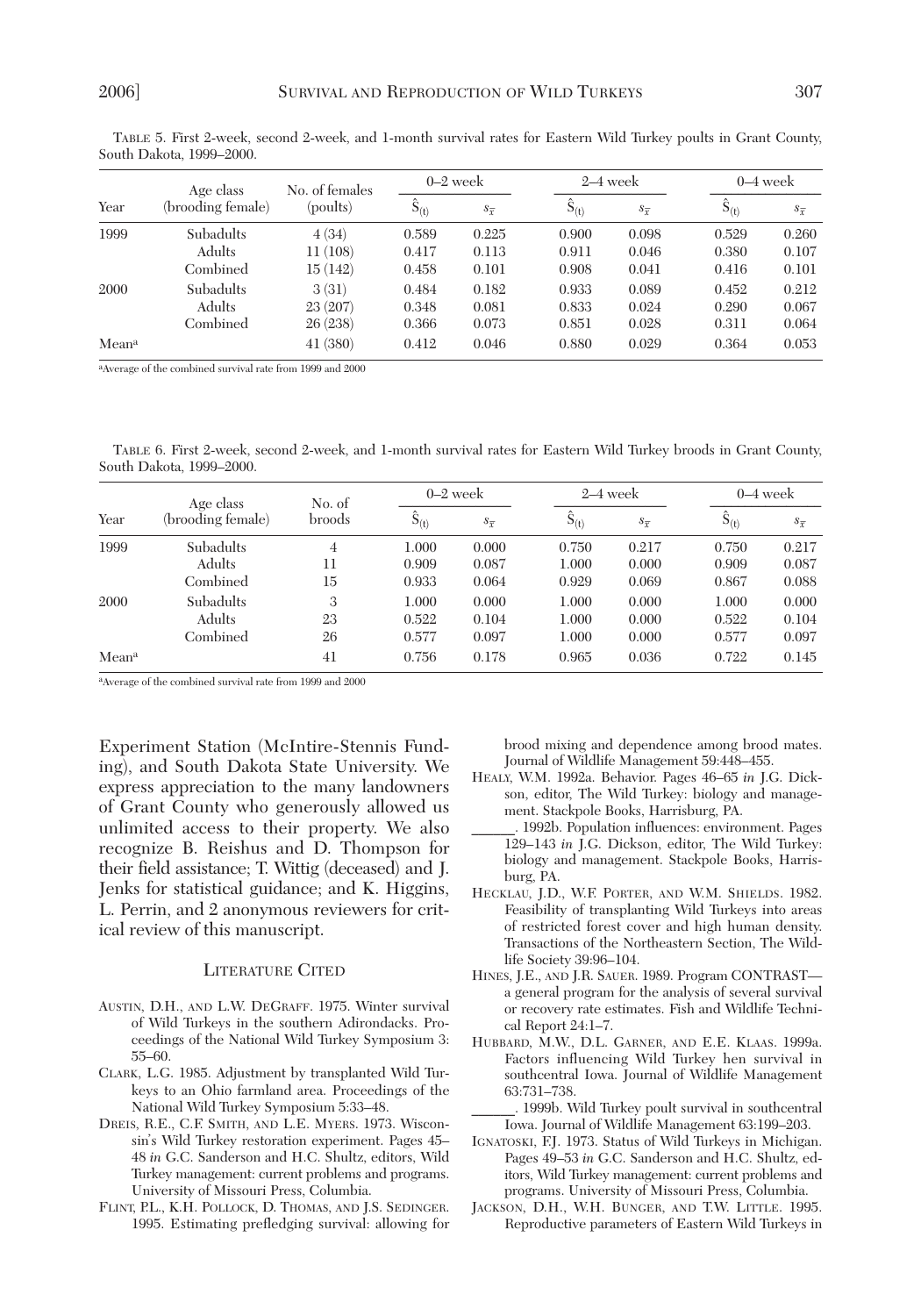south-central Iowa. Iowa Department of Natural Resources, Project Number IA W-115-R, Boone. 12 pp.

- JOHNSON, D.H. 1999. The insignificance of statistical significance testing. Journal of Wildlife Management 63:763–772.
- JOHNSON, J.R., AND G.E. LARSON. 1999. Grassland plants of South Dakota and the Northern Great Plains: a field guide with color photographs. South Dakota State University, Brookings. 288 pp.
- JOHNSON, R.R., K.F. HIGGINS, AND D.E. HUBBARD. 1995. Using soils to delineate South Dakota physiographic regions. Great Plains Research 5:309–322.
- KNUPP-MOORE, P.M., AND L.D. FLAKE. 1994. Forest characteristics in eastern and central South Dakota. Proceedings of the South Dakota Academy of Science 73:163–174.
- LEATHERBERRY, E.C., R.J. PIVA, AND G.J. JOSTEN. 2000. South Dakota's forest resources outside the Black Hills National Forest, 1996. U.S. Department of Agriculture, Forest Service, North Central Research Station, Research Paper NC-338, St. Paul, MN. 103 pp.
- LEHMAN, C.P. 1998. A comparison of Eastern Wild Turkeys and Rio Grande Wild Turkeys in northeastern South Dakota. Master's thesis, South Dakota State University, Brookings.
- LEHMAN, C.P., L.D. FLAKE, A.P. LEIF, AND R.D. SHIELDS. 2001. Comparative survival and reproduction of sympatric Eastern and Rio Grande Wild Turkey females in northeastern South Dakota. Proceedings of the National Wild Turkey Symposium 8:123–135.
- LEHMAN, C.P., L.D. FLAKE, M.A. RUMBLE, R.D. SHIELDS, AND D.J. THOMPSON. 2005. Pre-incubation movements of female Wild Turkeys relative to nest initiation in South Dakota. Wildlife Society Bulletin 33: 1062–1070.
- LEIF, A.P. 2001. Survival, reproduction, and home ranges of translocated Wild Turkeys in South Dakota. Proceedings of the National Wild Turkey Symposium 8:211–220.
- LITTLE, T.W. 1980. Wild Turkey restoration in "marginal" Iowa habitat. Proceedings of the National Wild Turkey Symposium 4:45–60.
- LITTLE, T.W., AND K.L. VARLAND. 1981. Reproduction and dispersal of transplanted Wild Turkeys in Iowa. Journal of Wildlife Management 45:419–427.
- MILLER, B.K. 1990. Factors affecting survival of transplanted Eastern Wild Turkeys in Indiana. Wildlife Society Bulletin 18:65–70.
- MILLER, B.K., P.D. MAJOR, AND S.E. BACKS. 1985. Movements and productivity of transplanted Eastern Wild Turkeys in west-central Indiana farmland. Proceedings of the National Wild Turkey Symposium 5:233–244.
- MILLER, D.A., B.D. LEOPOLD, AND G.A. HURST. 1998. Reproductive characteristics of a Wild Turkey population in central Mississippi. Journal of Wildlife Management 62:903–910.
- MILLER, K.F. 1979. Soil survey of Grant County, South Dakota. U.S. Department of Agriculture Soil Conservation Service. 171 pp.
- NGUYEN, L.P., J. HAMR, AND G.H. PARKER. 2003. Survival and reproduction of Wild Turkey hens in central Ontario. Wilson Bulletin 115:131–139.
- PAISLEY, R.N., R.G. WRIGHT, AND J.F. KUBISIAK. 1996a. Survival of Wild Turkey gobblers in southwestern Wisconsin. Proceedings of the National Wild Turkey Symposium 7:39–44.

1996b. Use of agricultural habitats and food by Wild Turkeys in southwestern Wisconsin. Proceedings of the National Wild Turkey Symposium 7:69–74.

- PAISLEY, R.N., R.G. WRIGHT, J.F. KUBISIAK, AND R.E. ROL-LEY. 1998. Reproductive ecology of Eastern Wild Turkeys in southwestern Wisconsin. Journal of Wildlife Management 62:911–916.
- PELHAM, P.H., AND J.G. DICKSON. 1992. Physical characteristics. Pages 32–45 *in* J.G. Dickson, editor, The Wild Turkey: biology and management. Stackpole Books, Harrisburg, PA.
- POLLOCK, K.H., S.R. WINTERSTEIN, C.M. BUNCK, AND P.D. CURTIS. 1989. Survival analysis in telemetry studies: the staggered entry design. Journal of Wildlife Management 53:7–15.
- PORTER, W.F. 1978. The ecology and behavior of the Wild Turkey (*Meleagris gallopavo*) in southeastern Minnesota. Doctoral dissertation, University of Minnesota, Minneapolis.
- PORTER, W.F., G.C. NELSON, AND K. MATTSON. 1983. Effects of winter conditions on reproduction in a northern Wild Turkey population. Journal of Wildlife Management 47:281–290.
- PORTER, W.F., R.D. TANGEN, G.C. NELSON, AND D.A. HAMILTON. 1980. Effects of corn food plots on Wild Turkeys in the upper Mississippi Valley. Journal of Wildlife Management 44:456–462.
- ROBERTS, S.D., J.M. COFFEY, AND W.F. PORTER. 1995. Survival and reproduction of female Wild Turkeys in New York. Journal of Wildlife Management 59:437– 447.
- RUMBLE, M.A., AND R.A. HODORFF. 1993. Nesting ecology of Merriam's turkeys in the Black Hills, South Dakota. Journal of Wildlife Management 57:789–801.
- SAS INSTITUTE, INC. 1996. SAS/STAT user's guide, version 6.12. SAS Institute, Inc., Cary, NC.
- SARGEANT, A.B., M.A. SOVADA, AND R.J. GREENWOOD. 1998. Interpreting evidence of depredation of duck nests in the prairie pothole region. U.S. Geological Survey, Northern Prairie Wildlife Research Center, Jamestown, ND, and Ducks Unlimited, Inc., Memphis, TN. 72 pp.
- SAUER, J.R., AND B.K. WILLIAMS. 1989. Generalized procedures for testing hypotheses about survival or recovery rates. Journal of Wildlife Management 53: 137–142.
- SCHORGER, A.W. 1942. The Wild Turkey in early Wisconsin. Wilson Bulletin 54:173–182.
- \_\_\_\_\_\_. 1966. The Wild Turkey: its history and domestication. University of Oklahoma Press, Norman. 625 pp.
- SHIELDS, R.D. 2001. Ecology of Eastern Wild Turkeys introduced to minimally forested agricultural landscapes in northeastern South Dakota. Master's thesis, South Dakota State University, Brookings.
- STILL, H.R., JR., AND D.P. BAUMANN, JR. 1990. Wild Turkey nesting ecology on the Francis Marion National Forest. Proceedings of the National Wild Turkey Symposium 6:13–17.
- TODEY, D. 2004. South Dakota climate and weather: historical monthly data [Internet]. 1893–[accessed 20 July 2004]. South Dakota State University, Brookings. Available from: http://climate.sdstate.edu/climate \_site/climate.htm
- VANDER HAEGEN, W.M., W.E. DODGE, AND M.W. SAYRE. 1988. Factors affecting productivity in a northern